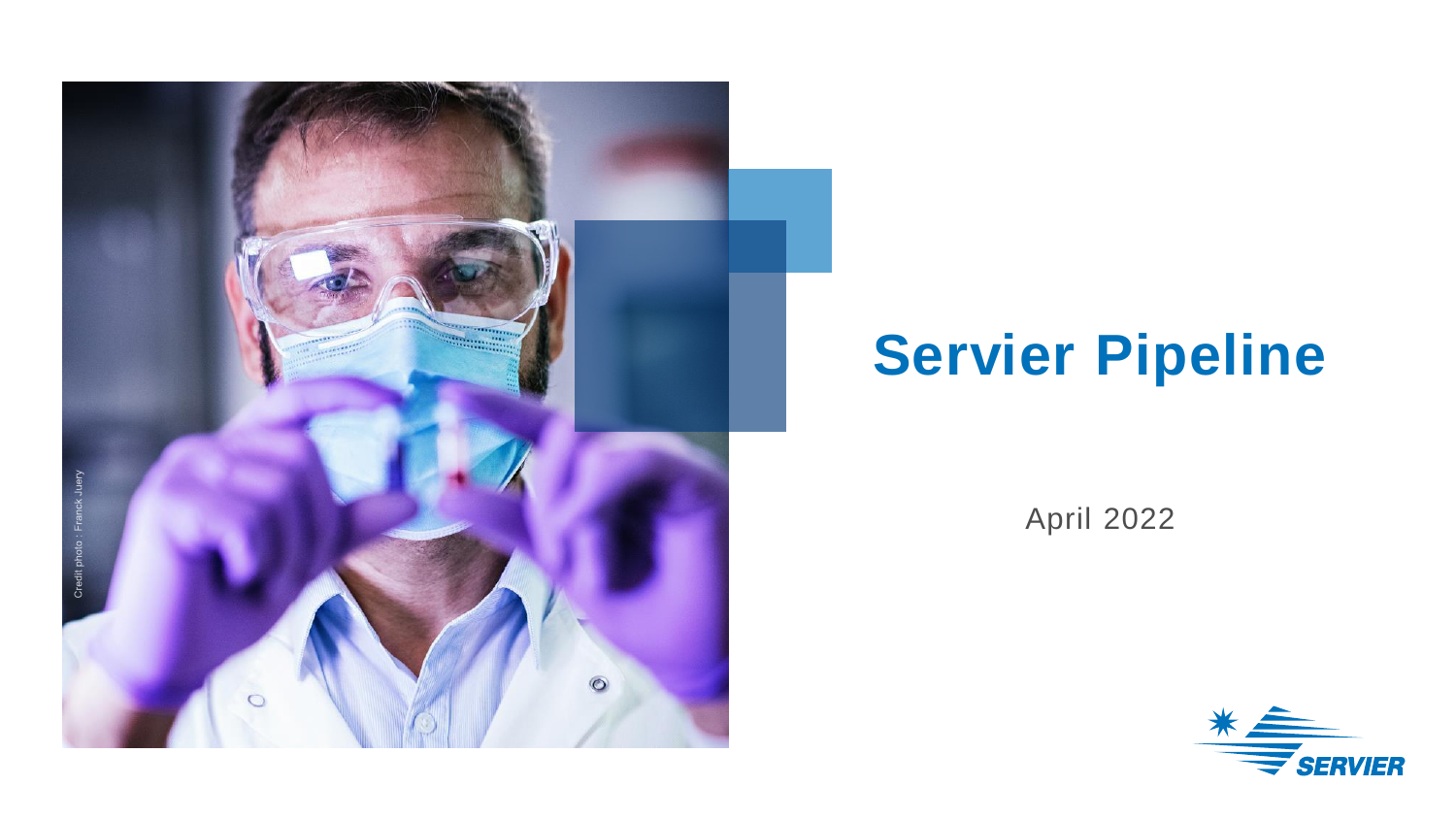### ONCOLOGY – SOLID TUMORS

| <b>Compound / MOA</b>                                         | <b>Project</b> | <b>Therapeutic Area</b>                                                                                                                                | <b>Territory</b>                | <b>Phase</b>                                            | <b>Partner</b>  |
|---------------------------------------------------------------|----------------|--------------------------------------------------------------------------------------------------------------------------------------------------------|---------------------------------|---------------------------------------------------------|-----------------|
| FTD/TPI combo bevacizumab                                     | S95005         | Solid tumors (new indication)                                                                                                                          | Worldwide ex-US/CAN, MEX & Asia | $\overline{\mathbf{3}}$<br><b>PCD</b><br>2 <sup>1</sup> | FTAIHO ONCOLOGY |
| <b>FTD/TPI</b><br>combo futuximab / modotuximab               | S95026         | Solid tumors (new indication)                                                                                                                          | Worldwide ex-US/CAN, MEX & Asia | <b>PCD</b>                                              | FTAIHO ONCOLOGY |
| Vorasidenib                                                   | S95032         | Low grade Glioma with IDH1/2 mutation                                                                                                                  | Worldwide                       | 2 <sup>1</sup><br>3<br><b>PCD</b>                       |                 |
| Anti-MET                                                      | S95027         | Non small Cell Lung Cancer                                                                                                                             | Worldwide                       | $\mathbf{3}$<br>$\overline{2}$<br><b>PCD</b>            |                 |
| Vorasidenib combo                                             | S95032         | Enhancing Grade 2-3 Glioma<br>with IDH1/2 mutation                                                                                                     | Worldwide                       | 3 <sup>1</sup><br>$1/2$<br><b>PCD</b>                   |                 |
| Ivosidenib combo                                              | S95031         | Solid tumors (new indication)                                                                                                                          | Worldwide                       | $\mathbf{3}$<br><b>PCD</b><br>$1/2$                     |                 |
| Anti-TIM3, anti-PD1, combo irinotecan                         | S95018         | 2 <sup>nd</sup> line Biliary Tract Cancer and<br>Esophageal squamous cell carcinoma                                                                    | Worldwide                       | $\mathbf{3}$<br>$1/2$<br><b>PCD</b>                     |                 |
| Anti-CD73                                                     | S95024         | Solid tumors                                                                                                                                           | Worldwide                       | $\mathbf{3}$<br>$1/2$<br><b>PCD</b>                     |                 |
| Anti-PD-L1/4-1BB                                              | S95012         | Solid tumors                                                                                                                                           | Worldwide ex-US                 | 3 <sup>1</sup><br>$1/2$<br><b>PCD</b>                   | -pieris-        |
| NKG2A                                                         | S95029         | Solid tumors                                                                                                                                           | Worldwide                       | $\mathbf{3}$<br>1/2<br><b>PCD</b>                       |                 |
| <b>MAT2A</b> inhibitor<br>$(+ / -$ taxane-based chemotherapy) | S95033         | 1 <sup>st</sup> & 2 <sup>nd</sup> line Metastatic Pancreatic Ductal<br>Adenocarcinoma and Esophageal<br>squamous cell carcinoma with MTAP-<br>deletion | Worldwide                       | $\overline{\mathbf{3}}$<br>1/2<br><b>PCD</b>            |                 |
| Anti-LAG3                                                     | S95017         | Solid tumors                                                                                                                                           | Worldwide                       | $\mathbf{3}$<br><b>PCD</b><br>1/2                       |                 |
| <b>MAT2A</b> inhibitor                                        | S95035         | Solid tumors                                                                                                                                           | Worldwide                       | <b>PCD</b><br>$\overline{2}$<br>$\mathbf{3}$            |                 |

- 2 - Data as of April 2022 2. 3 = Phase 3, MOA = Mode of action<br>- 2 - FTD/TPI: trifluridine/tipiracil; MTAP: Methylthioadenosine Phosphorylase; IDH: Isocitrate dehydrogenase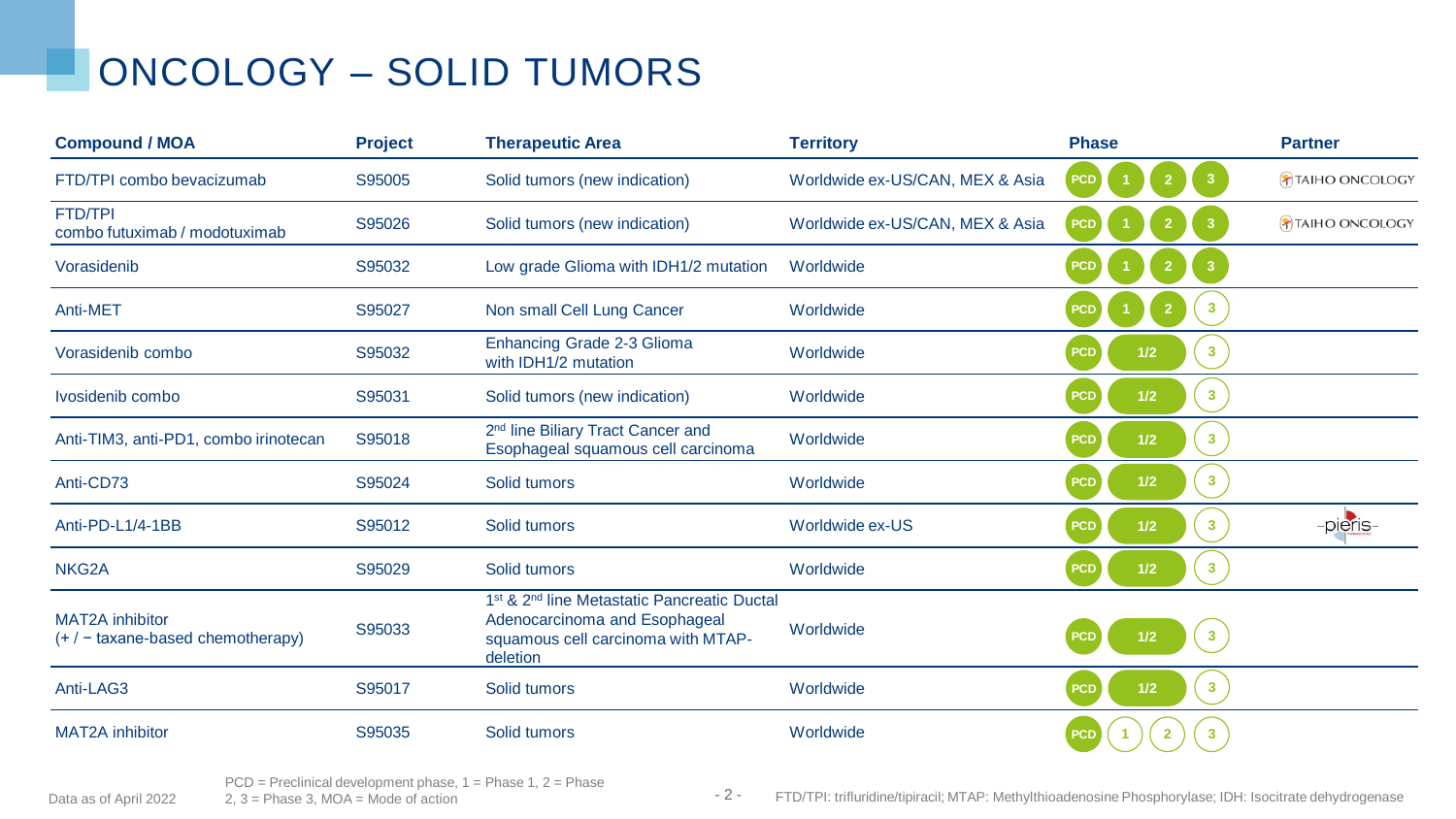## ONCOLOGY – HEMATOLOGICAL MALIGNANCIES

| <b>Compound / MOA</b>        | <b>Project</b> | <b>Therapeutic Area</b>                        | <b>Territory</b>                               | <b>Phase</b>                                 | <b>Partner</b>                                                                                                                                                                                               |
|------------------------------|----------------|------------------------------------------------|------------------------------------------------|----------------------------------------------|--------------------------------------------------------------------------------------------------------------------------------------------------------------------------------------------------------------|
| Ivosidenib combo azacitidine | S95031         | Hematological malignancies<br>(new indication) | Worldwide                                      | 3 <sup>°</sup><br><b>PCD</b>                 | $\begin{array}{c} \text{Licensed} \\ \text{in China} \end{array} \begin{array}{c} \begin{array}{c} \text{IIG} \\ \text{IIG} \end{array} \end{array}$<br>基石药业<br><b>CSTONE</b><br>PHARMACEUTICALS<br>in China |
| Ivosidenib combo 7+3 (chemo) | S95031         | Hematological malignancies<br>(new indication) | Worldwide                                      | <b>PCD</b>                                   | Licensed <b>日日</b> 基石药业<br>in China 日日 STONE<br><b>CSTONE</b><br>PHARMACEUTICALS<br>in China                                                                                                                 |
| <b>UCART 19</b>              | S95023/S68587  | Hematological malignancies                     | Worldwide ex-US                                | $\mathbf{3}$<br><b>PCD</b>                   | <b>cellectis</b><br>Allogene                                                                                                                                                                                 |
| Calaspargase pegol           | S95015         | Hematological malignancies<br>(new indication) | Worldwide                                      | $\mathbf{3}$<br><b>PCD</b><br>$\overline{2}$ |                                                                                                                                                                                                              |
| Pegaspargase                 | S95014         | Hematological malignancies<br>(new indication) | Worldwide                                      | $\mathbf{3}$<br><b>PCD</b><br>2 <sup>1</sup> |                                                                                                                                                                                                              |
| <b>Ivosidenib</b>            | S95031         | Hematological malignancies<br>(new indication) | Worldwide                                      | 3 <sup>1</sup><br>1/2<br><b>PCD</b>          | Licensed <b>コロ</b> 基石药业<br>in China コロ STONE<br>in China                                                                                                                                                     |
| <b>BCL-2</b> inhibitor       | S65487         | Acute Myeloid Leukemia (AML)                   | Worldwide ex-US/CAN, JAP,<br>some EU countries | $\overline{\mathbf{3}}$<br>1/2<br><b>PCD</b> | <b>U</b> NOVARTIS<br><b>O</b> Vernalis                                                                                                                                                                       |
| McI1 inhibitor               | S64315         | Hematological malignancies                     | Worldwide ex-US/CAN, JAP,<br>some EU countries | $\mathbf{3}$<br>1/2<br><b>PCD</b>            | <b>U</b> NOVARTIS<br><b>O</b> Vernalis                                                                                                                                                                       |
| McI1 inhibitor               | S216096        | Hematological malignancies                     | Worldwide ex-US/CAN, JAP,<br>some EU countries | $\mathbf{3}$<br>$\overline{2}$<br><b>PCD</b> | <b>U</b> NOVARTIS<br><b>O</b> Vernalis                                                                                                                                                                       |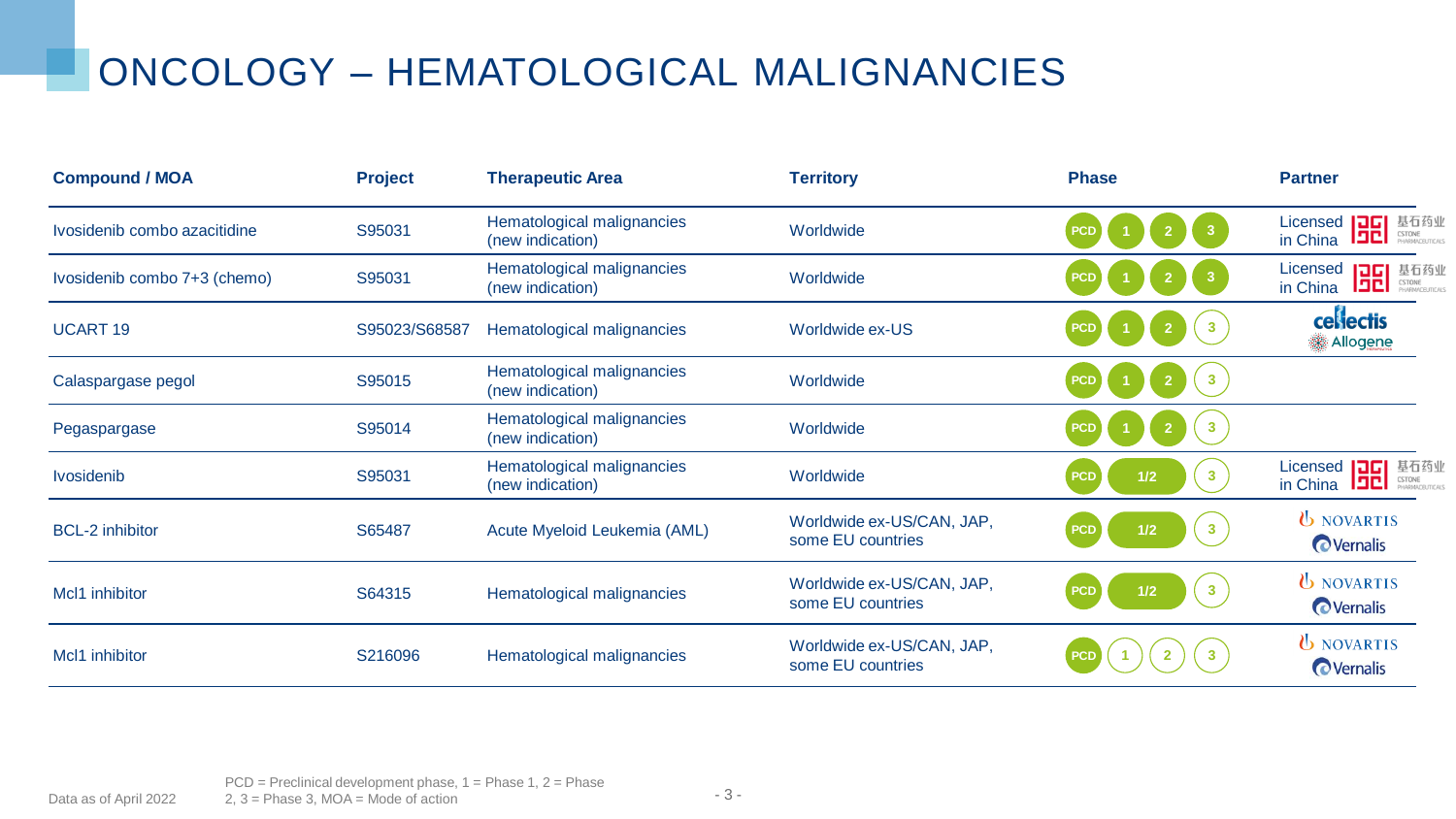### NEUROSCIENCE AND IMMUNO-INFLAMMATION

#### **NEUROSCIENCE**

| <b>Compound / MOA</b> | <b>Project</b> | <b>Therapeutic Area</b>            | Territory | <b>Phase</b>        | <b>Partner</b>      |
|-----------------------|----------------|------------------------------------|-----------|---------------------|---------------------|
| Agomelatine           | S20098         | <b>Psychiatry (new indication)</b> | Worldwide | PCD 1 2 3           |                     |
| LRRK <sub>2</sub>     | S221237        | Parkinson's disease                | Worldwide | $\mathbf{3}$<br>PCD | <b>On CO</b> design |

#### IMMUNO-INFLAMMATION

| <b>Compound / MOA</b> | <b>Project</b> | <b>Therapeutic Area</b> | <b>Territory</b> | <b>Phase</b> | <b>Partner</b>                   |
|-----------------------|----------------|-------------------------|------------------|--------------|----------------------------------|
| Anti-IL7R             | S95011         | Sjögren syndrome        | Worldwide        | PCD          | <b>OSE</b><br>Immunotherapeutics |
| Anti-IL7R             | S95011         | Ulcerative colitis      | Worldwide        | PCD          | <b>OSE</b><br>Immunotherapeutics |